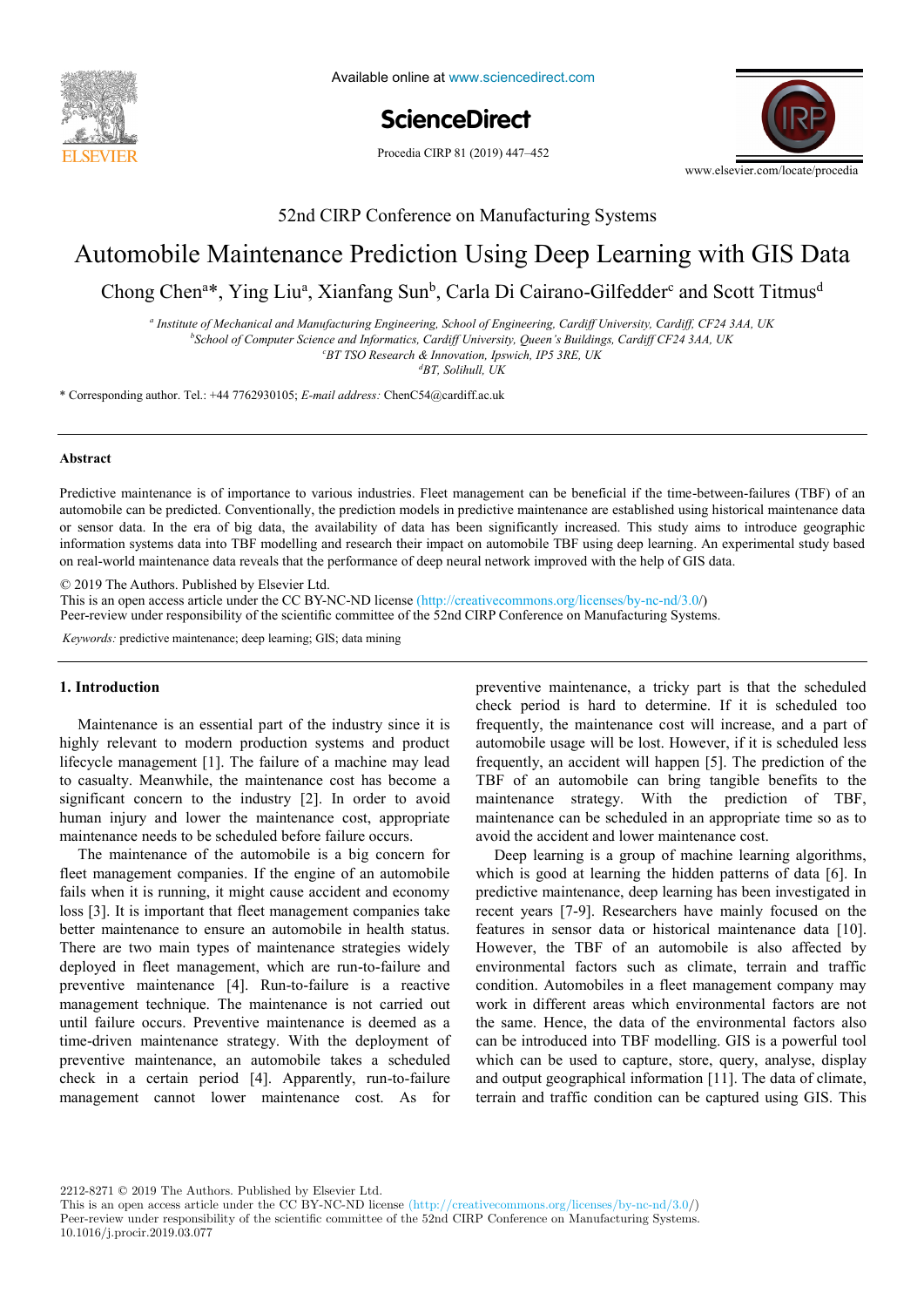paper aims to establish a TBF prediction model for automobile using machine learning based on historical maintenance data and GIS data. Also, the impact of GIS data on automobile TBF is studied. The rest of the paper is organised as follows: The existing techniques in predictive maintenance and the cases of using GIS data for analysis are reviewed in Section 2. The methodology of how to establish a TBF prediction model using deep learning based on historical maintenance data and GIS data is reported in Section 3. Section 4 introduces an experimental study of TBF modelling using real-world data. Section 5 concludes the paper.

#### **2. Literature Review**

### *2.1. Statistical and Machine Learning Techniques in Predictive maintenance*

The existing techniques in predictive maintenance can be categorised into two types, which are statistical methods and machine learning methods.

Parametric and semi-parametric methods are two types of well-known statistical methods in predictive maintenance. Parametric methods assume the lifetime of a machine follows a specific parametric distribution such as Weibull [12] and exponential [13]. The performance of parametric methods can be excellent when data generally follow a particular distribution. However, data distribution does not always fit the model perfectly and therefore the accuracy of parameter estimation cannot be always guaranteed. Accelerated failure time (AFT) model is an important parametric model which is used to analyse the accelerated or decelerated failure time. An AFT model was proposed to analyse the life-stress relationships for multiple types of stresses. The proposed model was developed based on n Log-Linear model. Its likelihood theory can be used to process censored data [14].

Nonparametric methods have been studied for decades. The most prevailing model is called the Cox proportional hazard model (Cox PHM) [15]. The Cox PHM and its variants are widely used in reliability analysis. It is well known for the flexibility in processing both censored and uncensored data. Many researchers have used the Cox PHM to study the reliability of a product at a certain time base on the variables relevant to the reliability [16]. The Standard Cox PHM can be used to analyse the relationship between reliability and timeindependent covariates.

Besides statistical methods, machine learning techniques also have been investigated in predictive maintenance. Wei et al. [17] proposed a dynamic particle filter-support vector regression method to forecast system reliability. Nieto et al. [18] proposed a hybrid particle swarm optimisation support vector machine to predict the remaining useful life (RUL) of aircraft.

Because deep belief network does not rely on explicit model equations and domain knowledge, Zhao et al. [7] introduced a deep belief network to predict the RUL of bearing. A prognosis of defect propagation based recurrent neural network was designed to forecast the long-term prognostic machine reliability [8]. Both studies used data collected via sensors, while the former study focus on RUL and the latter study focus on reliability. Zhang et al. [19] researched the prediction of RUL using deep learning. The raw sensor data is converted to health index using a single layer perceptron. Then the health index is used to train a bidirectional long-short-term memory network.

Wang et al. [20] proposed a conditional inference trees model to forecast the reliability of automobile engines. A treestructured regression model was combined with Cox PHM in this study. The proposed tree model can offer straightforward interpretation reveal the significant attributes.

Both statistical and machine learning techniques are important in predictive maintenance. In the past, when the data size is small and low in dimension, statistical methods had been prevailing. In the era of big data, as the growing size and complexity of data, machine learning has gained increasing attention due to its excellent capability in data mining.

#### *2.2. Machine Learning techniques in Processing GIS data*

GIS is a powerful tool which has been widely used in spatial analysis. The knowledge obtained from GIS can be beneficial to decision making [11]. In the engineering field, Miles [21] proposed several examples of GIS modelling application in civil engineering. The benefits of using GIS in engineering modelling was summarized. Lee [22] proposed a logistic regression model to evaluate the hazard of landslides using GIS and remote sensing data. Several terrain features such as slope, curvature, and distance from drainage were selected to establish a logistic regression model.

In order to improve soil information for decision making, a predictive soil map was developed using digital soil mapping techniques. The soil profile data was collected, and a numeric classification was performed on the collected data to obtain soil taxa. Then, the soil taxa were spatially predicted and mapped using two machine learning algorithms, which are random forest and J48. Results indicated that random forest shows merits in modelling in comparison with J48 [23].

A spectral-spatial feature-based classification framework was proposed to extract spectral and spatial features. In this framework, a balanced local discriminant embedding algorithm is used to extract spectral features from hyperspectral datasets. A convolutional neural network was used to extract the spatial features. The spectral and spatial features are then stacked together to train a multiple-featurebased classifier [24].

Tehrani et al. [25] proposed a method that uses a weightsof evidence model and a support vector machine (SVM) technique to evaluate the correlation between flood occurrence and each conditioning factor. The performance of SVM based on four different kernels were identified. AUC (Area under the ROC Curve) was used to evaluate the algorithm performance. Results can be helpful to local government about optimising flood mitigation strategies.

#### *2.3. A Brief Summary*

From literature, it is obvious that various techniques in statistics and machine learning have been investigated in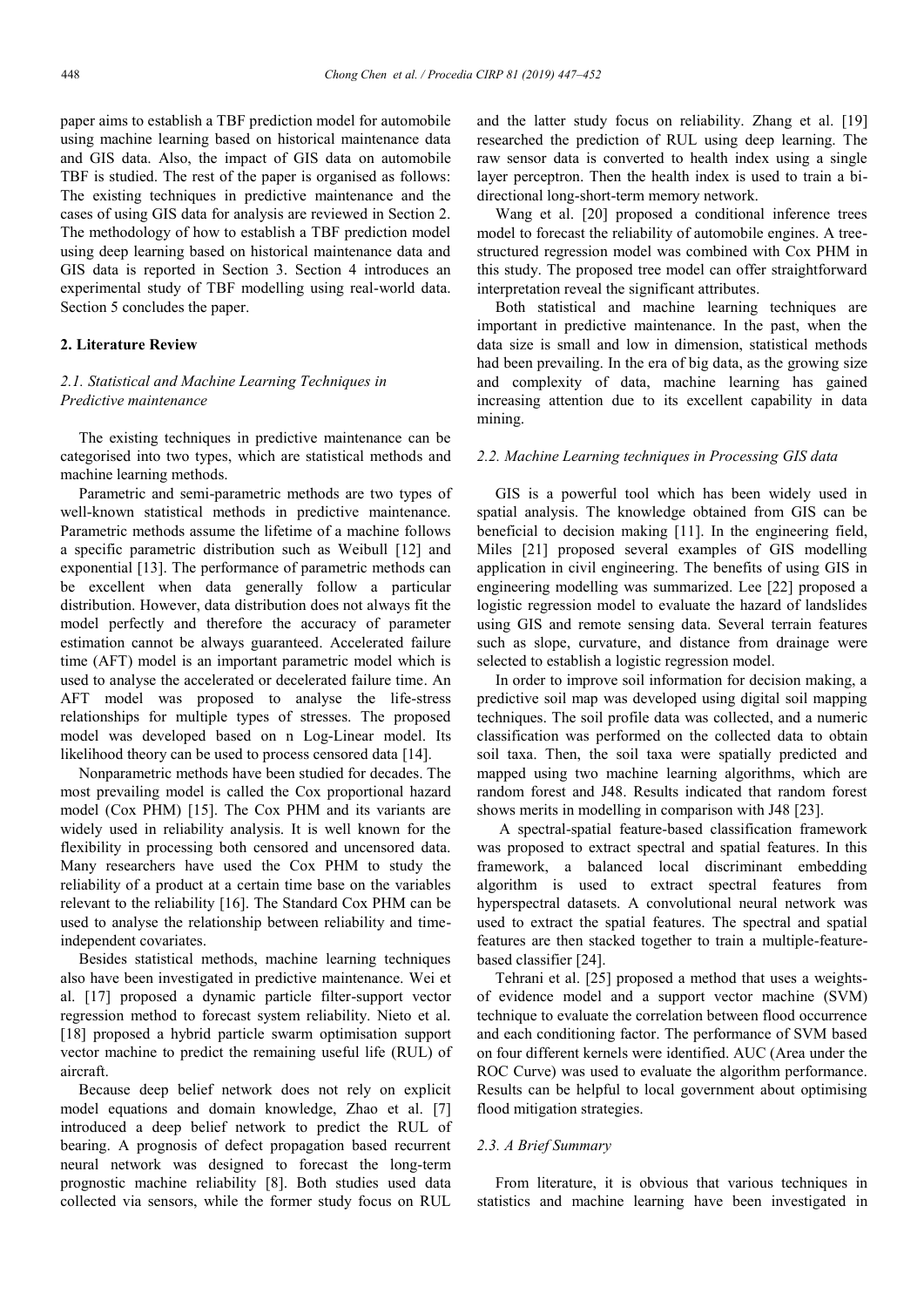predictive maintenance. Recently, in order to obtain knowledge for decision making, researchers have studied GIS data using machine learning techniques. However, to the best of our knowledge, there are no studies in predictive maintenance using GIS data. As we all know, automobile TBF is affected by different GIS factors such as climate, terrain and traffic condition. If GIS data can be introduced into TBF modelling and identified how its impact on automobile TBF, fleet management companies can adjust their maintenance strategy to lower the maintenance cost.

#### **3. Methodology**

Deep learning is a group of machine learning algorithms [26]. It was originated from the artificial neural network [27] and has been researched in recent years. Deep learning does not rely on feature selection. The features which are barely relevant to the TBF will be allocated with a small weight. In other words, the weights of the input layer in a deep learning model can be used to represent the feature relevancy to the TBF. There are two targets in this study. Firstly, a deep learning model needs to be established to predict automobile TBF based on historical maintenance data and GIS data. Secondly, the impact of GIS features to the TBF need to be determined. In order to achieve this target, the following methodology is adopted.

Firstly, in order to process the nominal data (categorical variables) in historical maintenance data, one-hot encoding is necessary. However, when the number of categorical variables significantly surpasses the numeric variables, the dataset will become sparse and hard to be analysed [28]. Then, autoencoder, a deep learning algorithm, is used to train a neural network based on the one-hot encoded data in order to obtain low-dimension and robust data. The low-dimension and robust data is then concatenated with the rest numeric data in the dataset.

Secondly, with the coordinates (i.e. longitude and latitude) of an automobile workstation. The GIS data such as local geographical and climatic data can be collected. This data is then combined with the processed historical maintenance data as a new dataset. The new dataset is then normalised and randomised before it is used for modelling.

Thirdly, in the modelling stage, a deep learning model is established for automobile TBF prediction. The details about how to design a deep learning model were reported in our previous work [9]. In order to design a deep learning model, the types of a neural network need to be first determined according to the task and data type. In the next stage, the parameters of the deep learning model need to be selected and fine-tuned.

Finally, once the deep learning model is established, it is necessary to identify the impact of different features on TBF. Because the training process of deep learning cannot be monitored, it is hard to identify how features affect TBF. In a neural network, the weight of the input layer refers to the importance of the feature. Hence, extracting the weight of the neural network's input layer is helpful to identify the relevancy between features and output. Fig.1 shows the flowchart of the methodology.



Fig. 1. The flowchart of the methodology.

#### **4. Experimental Study**

#### *4.1. Experimental Setup and Data*

In this study, a historical maintenance dataset of automobile engines is provided by a sizable fleet service company in the UK. Firstly, an understanding of the company's general information is necessary. There are a large number of automobiles serving in the company, which include various types such as van and personal car. There are two maintenance management in the company, which are run-tofailure and scheduled check. Without the knowledge of predictive maintenance, it is hard to optimise the maintenance cost and spare part management. Hence, the company has a keen interest in when an automobile will break down and return to the workstation. If the TBF of an automobile can be predicted, the maintenance strategy can be modified to achieve better spare parts management and lower maintenance cost.

Secondly, the data collection method needs to be identified. The company has numerous workstations in different cities in the UK. When an automobile fails, it is returned to its belonging workstation. Then, the information of the failure such as failure time, type of automobile, and mileage is recorded. The historical maintenance dataset used in this study contains an excess of 10 thousand data entries in total. Each data entry represents the TBF and feature difference between the two maintenance record.

After the historical maintenance data was collected, the next step is to collect the GIS data. There are various types of GIS features might affect automobile TBF, which includes terrain, climate, traffic, etc. Among all these GIS data, climate data is relatively easy to access. In this study, climate data was collected according to the automobile workstation, before it was integrated with the historical maintenance data. In this study, the GIS data collected contains five climatic features. The climatic data used in this dataset is collected from the website of the Met Office, UK [29]. The collected climatic features can be categorised into two types: temperature relevant features and rainfall relevant features. As the weather in the UK is relatively mild from March to November and it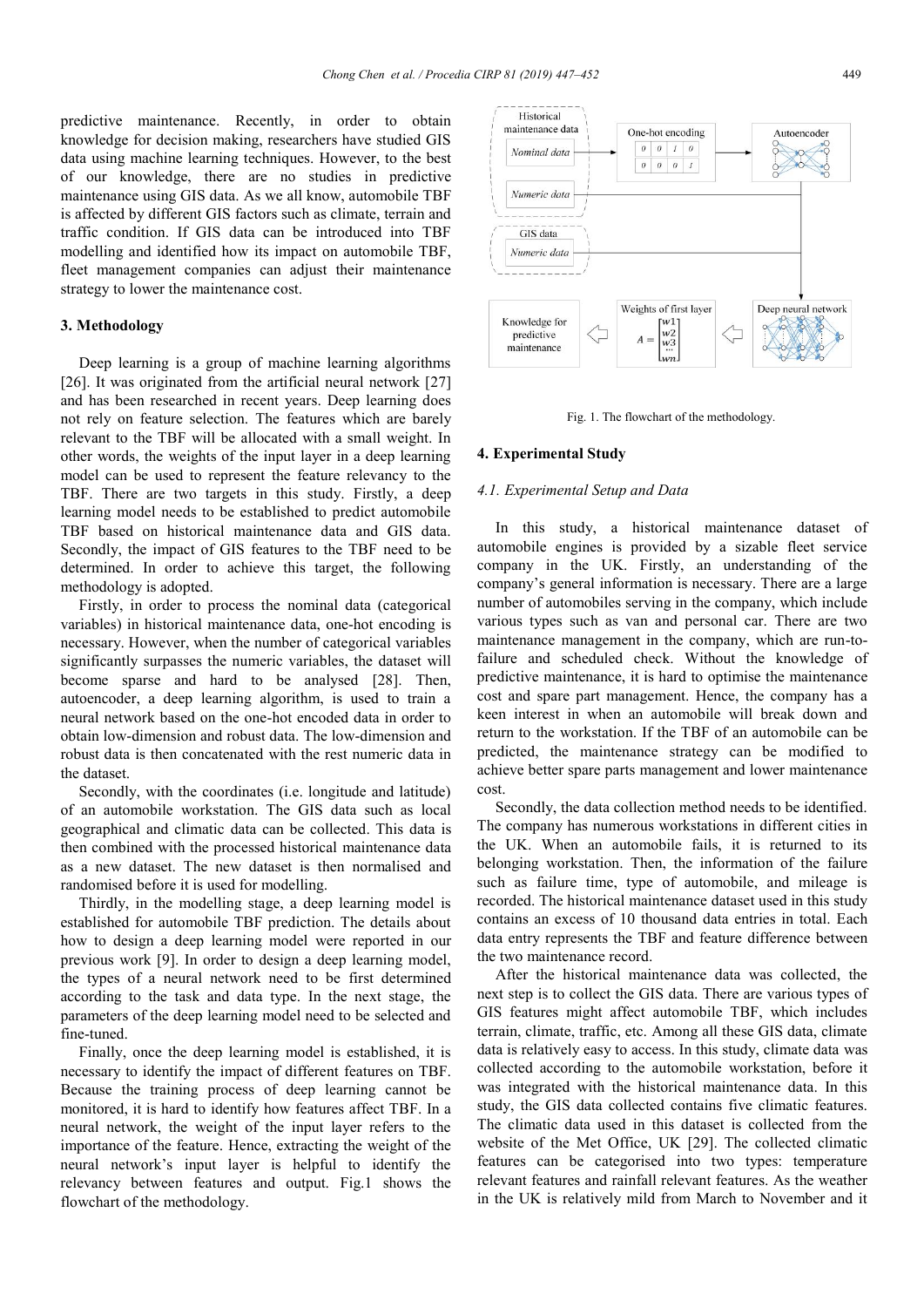becomes rainy and cold from December to February. The high humidity and low temperature might have a negative impact on the health of an automobile. Hence, the average climatic data from December to February was adopted in this study.

The feature description is shown in Table 1. The historical maintenance dataset contains seven features which are deemed highly relevant to TBF. Among these features, four of them are numeric, while the rest three of them are the nominal type of data. For the GIS data, all the climatic features are numeric.

Feature selection is an important process for machine

learning algorithms. In this case, two prevailing feature selection algorithms which are *CfsSubEval* [30] and *WrapperSubEval* [31] are used. Results indicated that only three features out of 31 features in total are recommended by the algorithms. It is hard to identify the relevancy between the rest 28 features and TBF. Because deep learning has excellent capability in identifying features relevancy. All 31 features were used for modelling. The impact of features was studied after the modelling stage via extracting the weights of the first layer in deep learning model.

Table 1. The features description.

| Historical maintenance data |                                                    |                    |                                  | GIS data                      |                                                               |
|-----------------------------|----------------------------------------------------|--------------------|----------------------------------|-------------------------------|---------------------------------------------------------------|
| Features                    | Note                                               | Features           | Note                             | Features                      | Note                                                          |
| nRepair                     | The times of engine.<br>experienced<br>maintenance | Regions            | Four binary attributes           | Days of rainfall $>=$<br>1 mm | The days of rainfall which is over 1mm during<br>Dec and Feb. |
| PAge                        | The age of automobile<br>engine                    | Model<br>(Nominal) | The model of automobile          | Rainfall                      | The rainfall (mm) during Dec and Feb                          |
| Vage                        | The age of automobile                              | WS<br>(Nominal)    | The workstation of<br>automobile | Max. temp                     | The maximum temperature during Dec and Feb                    |
| CumM                        | The cumulative miles<br>when a failure occurs      | Area<br>(Nominal)  | The area of automobile           | Min. temp                     | The minimum temperature during Dec and Feb                    |
| Model Year                  | The year of the<br>automobile model                |                    |                                  | Days of air frost             | The days of air frost during Dec and Feb                      |

Secondly, the nominal data was transformed using one-hot encoding [32]. The data generated via one-hot encoding increased the dimension of the nominal data from 4 to 164, which dramatically increase the data sparsity. In order to lower the data sparsity, autoencoder [33], a deep learning algorithm, was employed in this study to encode the sparse data to robust representation. The autoencoder model consists of three fully-connected layers, which the number of node in input and output layer was set at 164 (the dimension of onehot encoding attributes) and the number of node in hidden layer was set at 16 (the required dimension of the encoded data). With the help of autoencoder, the dimension of autoencoder decreased from 164 to 16. The data generated by autoencoder was then concatenated with the rest numeric data to be a new dataset. The new dataset contains 31 features and in excess of 10 thousand data entries in total. Figure 2 shows the structure of the autoencoder.

Autoencoder is trained using back-propagation algorithm. The input vector of autoencoder is denoted as  $x$ . The features learned by the encoder, also known as code, is denoted as z. The relation between  $x$  and  $z$  can be denoted as:

$$
z = \sigma(Wx + b) \tag{1}
$$

where W is the weight matrix between the input layer and the hidden layer, b is the bias, and the  $\sigma()$  is the activation function.

The features z learned from the hidden layer is then used to construct a vector  $x'$  which is expected the same as vector  $x$ . The relationship between  $x'$  and  $z$  can be represented as:

$$
x' = \sigma(W'z + b') \tag{2}
$$

where  $W'$  is the weight matrix between the input layer and the hidden layer, b' is the bias, and the  $\sigma()$  is the activation function.

Thirdly, the new dataset was normalised to increase data integrity [34]. Specifically, all the data was scaled into the range from 0 to 1. Finally, the dataset was randomised. The shuffle of the dataset can avoid some local patterns to be learned by an algorithm, which may damage the algorithm performance.

In the evaluation stage, 10-fold cross-validation was adopted to obtain a comprehensive result. In order to reveal the algorithm performance, Root Mean Square Error (RMSE) was adopted as an evaluation metric. RMSE is a metric that measures the difference between the predicted and actual values.



Fig. 2. The structure of autoencoder.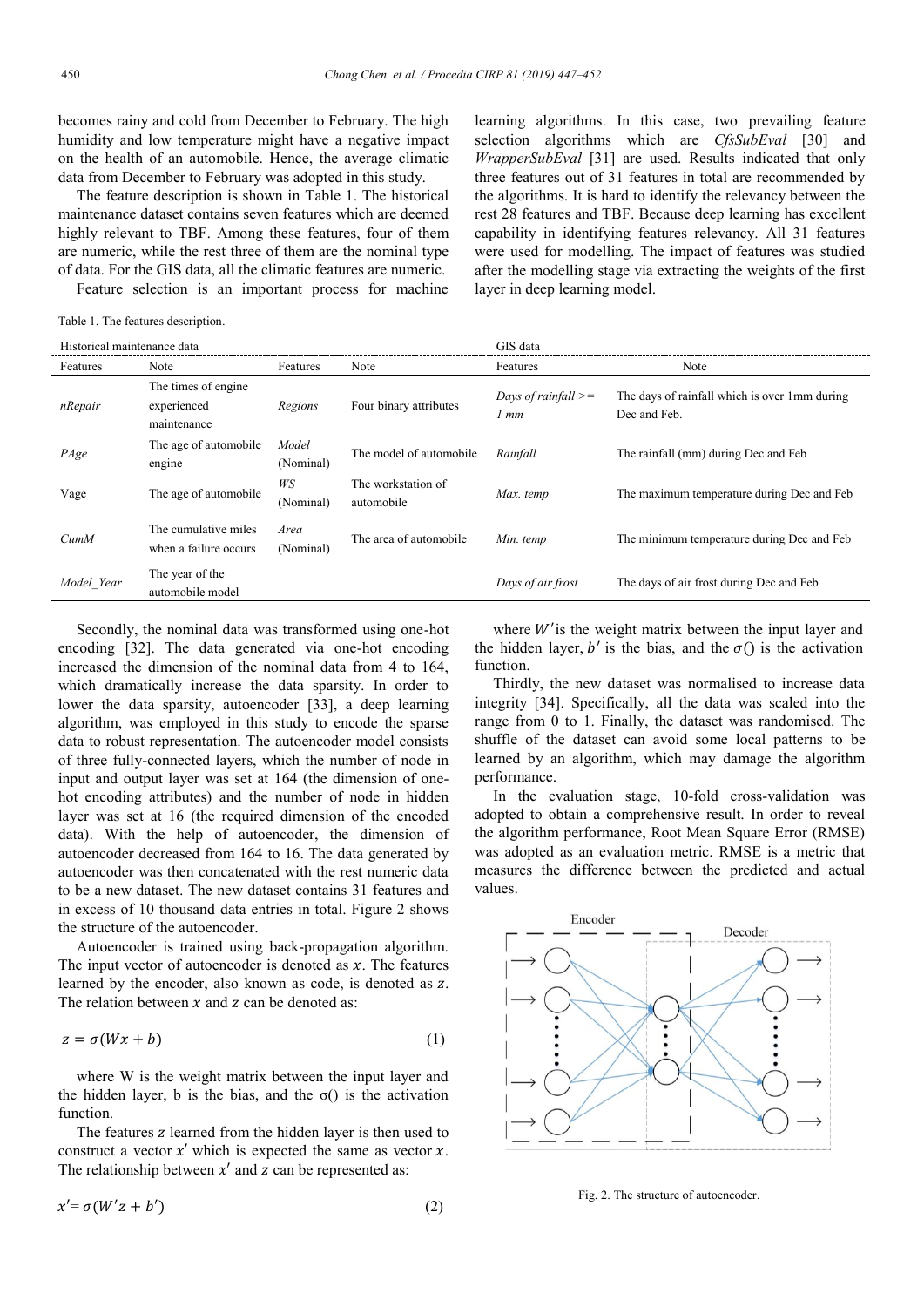#### *4.2. Model Setup*

In our previous study, the experimental results indicated deep learning shows merits in automobile TBF modelling in comparison with several prevailing machine learning algorithms [9]. In this study, we mainly focused on the impact of GIS data on TBF modelling. A deep learning algorithm which is a deep neural network (DNN) and three prevailing machine learning algorithms, which are Bayesian regression (BR), random forest [35] *k-*nearest neighbours (*k-*NN), was used to establish TBF prediction model based on the clean dataset, separately. The models were established using the Python language.

In order to build a neural network, there are several elements need to be determined: layer, activation function, loss function and optimizer. Firstly, the DNN designed in this study consists of fully connected layers and drop-out layers. The fully connected layer is the basic layer of deep learning. Drop-out layer is used to avoid overfitting by randomly cutting a certain ratio of connection in the training process [36]. Secondly, the activation function is used to process the input of a neuron. Rectified Linear Units (ReLU) is a popular activation function in deep learning owning to its biological motivation and mathematical justifications [37]. Thirdly, the optimizer is used to optimise the training process of deep learning. Adam is a prevailing optimizer in deep learning [38] and it was adopted as the optimizer of the DNN. Finally, the mean square error was adopted as the loss function due to its popularity in the regression task.

The parameters setting of DNN is also essential to algorithm performance. After several trials, the number of layers in DNN was set at four (exclude two drop-out layers) and the node of each hidden layer in DNN was set at 1000. The ratio of drop-out was set at 20%. The batch size and training epochs of DNN were set at 50 and 45, respectively. The learning rate was set at 0.001. Fig. 3 shows the structure of DNN.



Fig. 3. The structure of DNN.

### *4.3. Deep Learning Modelling Based on Historical Maintenance Data and GIS Data*

In this study, in order to reveal the impact of GIS data on TBF modelling, two groups of machine learning models were trained based on different datasets. The models in the first

group were only trained based on the historical maintenance data, while the models in the second group were trained based on the combination of historical maintenance data and GIS data. The parameters setting of DNN is the same for both groups. The results of modelling were obtained using 10-fold cross-validation. Table 2 shows the results of modelling.

Table 2. The results of TBF modelling using DNN.

|            | <b>RMSE</b>             | Historical<br>of | RMSE of Historical maintenance |  |
|------------|-------------------------|------------------|--------------------------------|--|
|            | maintenance data (days) |                  | $data + GIS data (days)$       |  |
| <b>DNN</b> | 366.73                  |                  | 363.07                         |  |
| <b>BR</b>  | 401.73                  |                  | 402.65                         |  |
| <b>RF</b>  | 380.09                  |                  | 376.65                         |  |
| $k$ -NN    | 398.91                  |                  | 397.64                         |  |
|            |                         |                  |                                |  |

It can be seen from the results that DNN and RF show better performance with the help of GIS data, while the RMSE of BR and *k*-NN are barely changed. Among the four algorithms, DNN achieved the lowest RMSE which is 363.07 days.

In order to identify the relevancy between GIS features and automobile TBF, the weights of the input layer in DNN was extracted, normalised, and ranked. Table 3 shows the details of the weights and rank of GIS features in all the features.

It can be seen from the results that the weights and rank of the GIS features rank at different levels. The most relevant feature in the dataset takes 7.19% of the weights in the input layer of DNN, while the most irrelevant feature in the dataset takes mere 1.94% of the weights. The most relevant GIS feature is the *Min. temp*, which weight is 3.22%. The second and third relevant GIS features are *Days of air frost* and *Days of rainfall*  $\geq 1$  *mm*, which takes 3.04% and 2.47%, respectively. *Rainfall* and *Max. temp* occupy the least weight among all the features.

Table 3. The weights and rank of the GIS features.

| Features                     | Weights $(\% )$ | Rank |  |
|------------------------------|-----------------|------|--|
| <i>nRepair</i> (Best)        | 7.19%           |      |  |
| <i>isNorth</i> (Medium)      | 2.81%           | 16   |  |
| <i>isScoNI</i> (Worst)       | 1.36%           | 31   |  |
| Min. temp                    | 3.22%           | 12   |  |
| Days of air frost            | $3.04\%$        | 15   |  |
| Days of rainfall $\geq 1$ mm | 2.47%           | 22   |  |
| Rainfall                     | 2.37%           | 25   |  |
| Max. temp                    | 1.94%           | 30   |  |

#### *4.4. Discussion*

In this study, four algorithms were used for TBF modelling. Feature selection is an important process before modelling using machine learning algorithms. Because the results of the prevailing feature selection algorithms do not offer explicit knowledge, the algorithm performance of BR, RF and *k*-NN might be compromised. The deep neural network is an algorithm which is able to identify the relevancy between inputs and output during the training process. It is reasonable that it achieved the lowest RMSE. In order to identify the impact of GIS features on automobile TBF, the weights of DNN was used to identify the impact of GIS data. Results